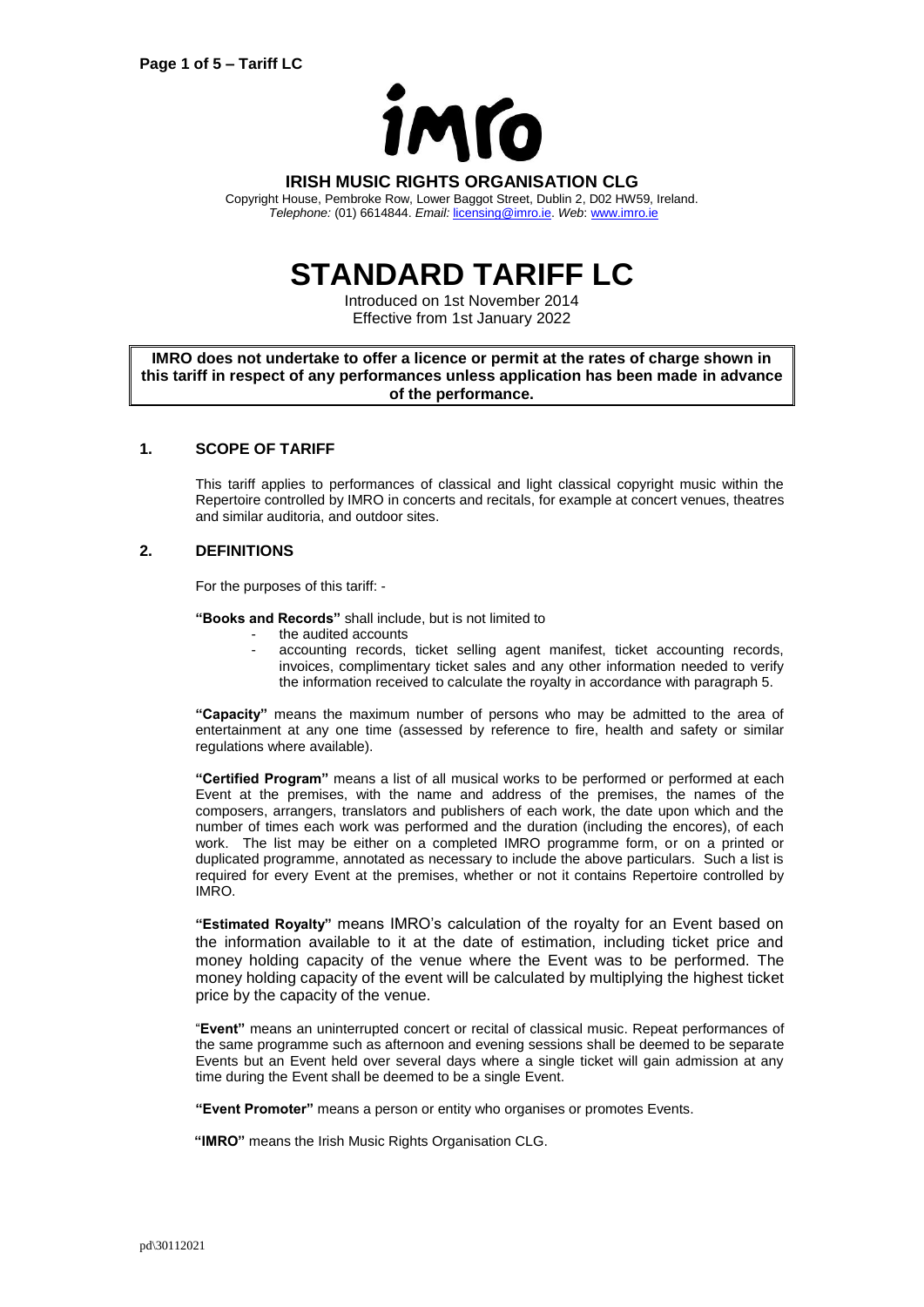#### **"Net Revenue Receipts"** means the higher of:

- total revenue from sales of admission tickets, less only any applicable, VAT, selling agent commission and credit card booking fees, or
- where the Event provides for subsidised admission to the public, total revenue from sales of admission tickets, plus total other revenue (including all sponsorship and advertising revenue) from the Event, less only any applicable, VAT, selling agent commission and credit card booking fees.

**"Music Venue"** means a permanent or temporary venue where an Event takes place.

**"Performing Time"** means the total time occupied by a single performance of a classical concert or recital, except for the customary interval or intervals, unless Repertoire controlled by IMRO is performed during such intervals.

**"Proprietor of the premises"** means the person or entity that either owns the freehold or leasehold interest in the Music Venue and is responsible for hosting the Event, or alternatively rents the Music Venue and is responsible for hosting the Event.

**"Repertoire controlled by IMRO"** means all and any musical works, and words associated with such works, in which rights to perform publicly and to authorise others to do the same are vested in IMRO.

## **3. EXCLUSIONS**

This tariff does not apply to:

- public performance of musical works at variety, revue or pantomime entertainments, or
- public performance of musical works chargeable under Tariff HRNPD, Tariff J, Tariff LP, Tariff MS or Tariff PVFI.

IMRO in its sole discretion will determine which tariff applies to the proposed performance of musical works. Particulars of the proposed performance should be notified to IMRO who will thereafter licence the Event in accordance with the appropriate tariff.

## **4. APPLICATIONS FOR A COPYRIGHT MUSIC LICENCE ("The Licence") TO HOLD MUSICAL ENTERTAINMENTS**

The primary obligation is on the Proprietor of the premises to obtain the necessary Licence from IMRO to permit the public performance of musical works in the Repertoire controlled by IMRO and to pay all royalties due thereon in accordance with this tariff.

This tariff must be read in conjunction with the Licence and in the event of any conflict or inconsistency between this tariff and the Licence, the Licence shall take precedence.

In the event that the Proprietor of the premises proves to IMRO's satisfaction in advance of the Event that the Event Promoter holds a Licence from IMRO for the Event, IMRO will not require an additional licence to be obtained by the Proprietor of the premises for the Event.

The Proprietor of the premises at which the Event is to be held or the Event Promoter, must apply in all instances in advance of the Event for the appropriate Licence under this Tariff.

If the Proprietor or Event Promoter omits to apply for and obtain a licence in advance of the Event and the Event proceeds, royalties will be payable at the unlicensed rate in paragraph 5.

IMRO will not unreasonably refuse to issue a licence, but reserves the right to refuse to issue a License to the Proprietor of the premises or the Event Promoter, due to previous non compliance with the terms and conditions of IMRO licences and tariffs. If IMRO refuses to issue a licence, the Proprietor of the premises and or the Event Promoter is not entitled to include the performance of any musical works in the Repertoire controlled by IMRO at the Event.

Any performances not declared are unauthorised and constitute an infringement of copyright and will be charged as unlicensed performances.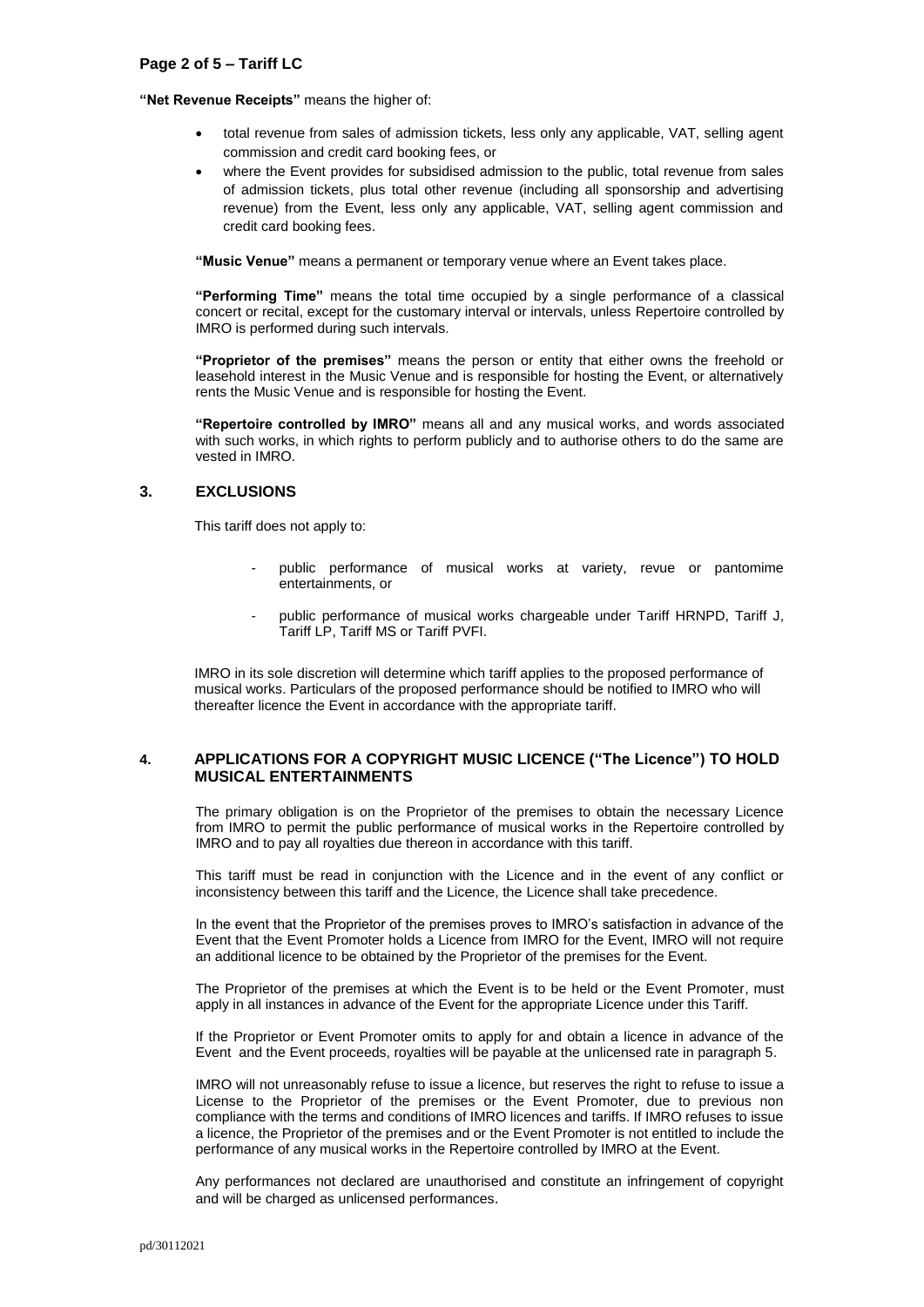## **5. ROYALTIES, RETURNS, INVOICING & PAYMENT**

The following rates apply to all royalties falling due under this tariff between

## **1 st January 2022 and 31st December 2022**

| 5.1 | For occasional amateur performances | <b>Unlicensed</b> | Licensed |
|-----|-------------------------------------|-------------------|----------|
|     | The royalty per Event is            | €166.04           | €110.70  |

## **5.2 For professional performances**

#### **5.2.1** Royalty

The royalty per Event shall be calculated by applying the following rates to the Net Revenue Receipts arising from each Event:

#### **Indoor Events**

| <b>Net Revenue Receipts</b>  | <b>Unlicensed</b> | Licensed |
|------------------------------|-------------------|----------|
|                              |                   |          |
| First €161,114               | 6%                | 3%       |
| Next €161,114 up to €322,228 | 6%                | 4.5%     |
| Above €322,228               | 6%                | 6%       |
| <b>Outdoor Events</b>        |                   |          |
| <b>Net Revenue Receipts</b>  | 6%                | 3%       |

**5.2.2** Subject to paragraph 5.2.3 of this tariff, where the licensee establishes to IMRO's satisfaction in respect of a classical Event, that music within the Repertoire controlled by IMRO is performed during less than 80% of the Performing Time, the royalty per Event shall be subject to the following discounts:

#### **Duration of Controlled Music**

| 10% of Performing Time or less;                   | Discount - 90%  |
|---------------------------------------------------|-----------------|
| Between 10% and less than 20% of Performing Time: | Discount - 85%  |
| Between 20% and less than 30% of Performing Time: | Discount - 75%  |
| Between 30% and less than 40% of Performing Time: | Discount $-65%$ |
| Between 40% and less than 50% of Performing Time: | Discount - 55%  |
| Between 50% and less than 60% of Performing Time: | Discount $-45%$ |
| Between 60% and less than 70% of Performing Time: | Discount - 35%  |
| Between 70% and less than 80% of Performing Time: | Discount - 25%  |

**5.2.3** A licensee shall only be entitled to a discount under paragraph 5.2.2 if they give IMRO notice in writing of their intention to claim a discount in respect of a particular Event. Such notice shall be accompanied by such information as IMRO may need to enable the discount to be computed and shall be given in time to enable IMRO to verify, by attendance at a performance of the show, the particulars on which the claim is based, and in any event must reach IMRO not more than five clear days after the first performance of the show or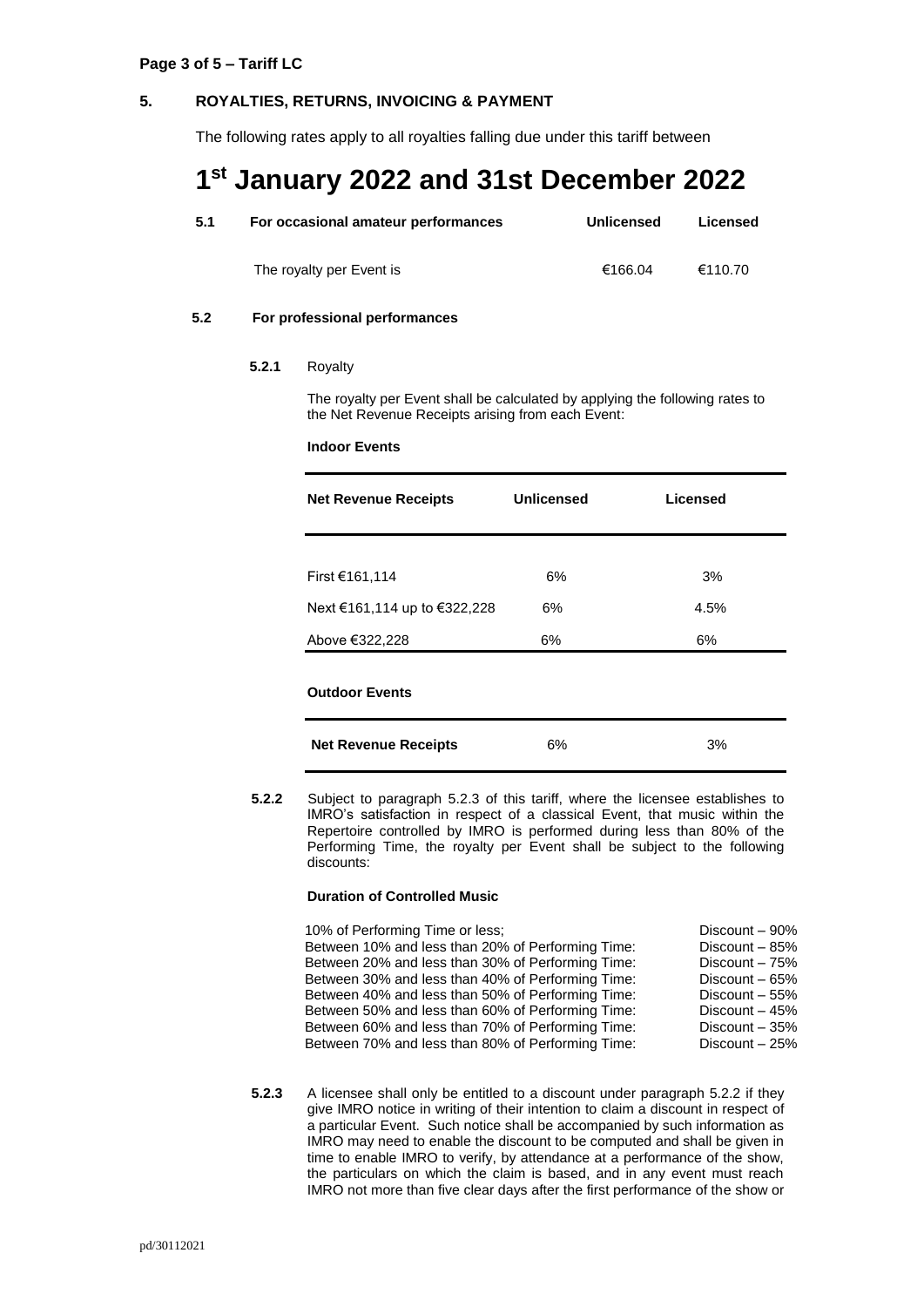not less than 10 clear days before the last performance of the show, whichever date may be the earlier. This requirement will be strictly enforced.

#### **5.2.4** Returns, Invoicing & Payment

No later than one month after an Event has taken place, or if a number of Events are held by the Proprietor of the premises or Event Promoter, within 30 days of the end of the month in which the Event or series of Events takes place, the Proprietor of the premises or Event Promoter must submit to IMRO a statement(s) for each Event(s) in accordance with a format outlined by IMRO, detailing for each individual Event:

- Details of the Capacity of the Event;
- Ticket prices paid by purchasers, pre VAT and post VAT and actual number of tickets sold at each ticket price;
- Selling agent and credit card commissions included in the ticket price paid by purchasers;
- Total gross receipts from ticket sales;
- Number of complimentary tickets allocated;
- Certified Programme/Setlist in respect of all performers if not already submitted in accordance with Paragraph 8 below;
- Details of any revenue other than revenue generated from ticket sales which is included in the Net Revenue Receipts.

IMRO will calculate the royalty owing in accordance with and under this paragraph 5.2 and will issue an invoice in respect of the royalty owing, settlement of which will be due within 30 days of invoice date.

- **5.2.5** The Proprietor of the premises or the Event Promoter shall send IMRO, for use in promoting copyright music, 10 free transferable tickets for each indoor Event with a Capacity of over 4,999 and 50 free transferable tickets for each outdoor Event with a Capacity of over 4,999, or, in default, shall pay IMRO a sum equal to the face value of such tickets, no later than 21 days before the Event. For the sole purpose of this paragraph 5.2.5, an Event by the same performing artist, held over consecutive dates, shall be treated as one Event.
- **5.2.6** If the Proprietor of the premises or the Event Promoter does not have a trading record of at least one year with IMRO or if there is a history of non compliance with the terms and conditions of IMRO licences and tariffs, IMRO may require the Licensee to pay 25% of the Estimated Royalty plus VAT for the Event to IMRO 45 days prior to the Event taking place, with a further 50% plus VAT being paid 15 days prior to the Event taking place, with the balance due being paid after the Event in accordance with paragraph 5.2. If there is an overpayment IMRO will reimburse the Licensee 30 days after receipt of all returns required at paragraph 5 hereof.
- **5.2.7** If returns are not submitted within 30 days of the Event, IMRO will calculate an Estimated Royalty in accordance with this paragraph 5.2. An invoice will issue which is immediately payable.
- **5.2.8** If the Proprietor of the premises or the Event Promoter has failed to provide the items specified at paragraph 5.2.4 within a period of 60 days from the date of the Event, they shall not receive any credit or refund to which, but for such failure they would otherwise be entitled to under this tariff. The provisions of this paragraph are without prejudice to IMRO's right to require the Proprietor of the premises or the Event Promoter to furnish the items specified at paragraph 5.2.4.

## **6. VALUE ADDED TAX**

Every licensee under this tariff shall pay to IMRO, in addition to the Royalty due / estimated Royalty due under the tariff, a sum in respect of Value Added Tax calculated at the relevant rate on the royalty payable.

## **7. INFLATION ADJUSTMENT**